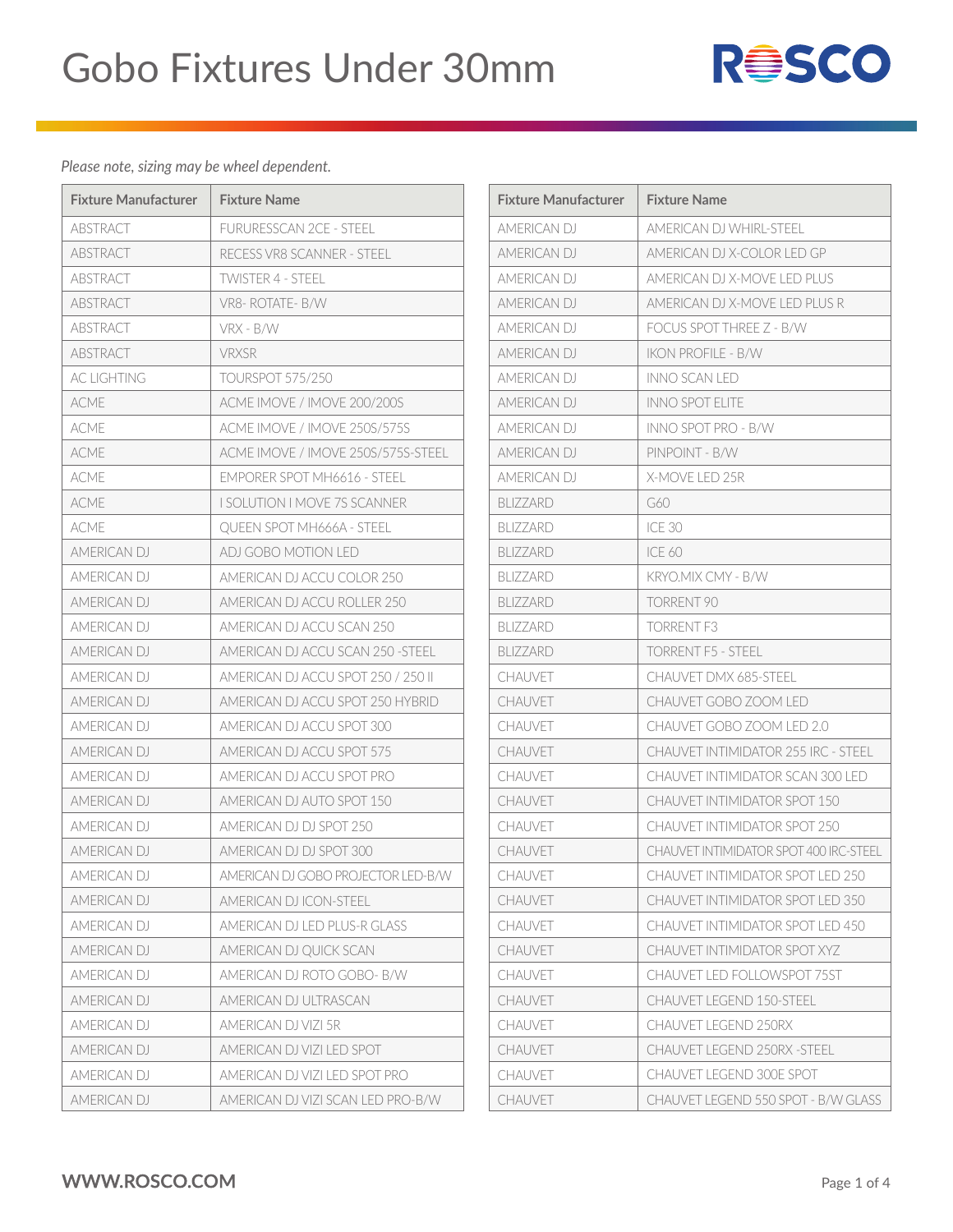

| <b>Fixture Manufacturer</b> | <b>Fixture Name</b>                     | <b>Fixture Manufacturer</b> |
|-----------------------------|-----------------------------------------|-----------------------------|
|                             |                                         |                             |
| CHAUVET                     | CHAUVET LEGEND ILS AND 150R             | <b>CLAY PAKY</b>            |
| CHAUVET                     | CHAUVET LFS-5- B/W                      | <b>CLAY PAKY</b>            |
| <b>CHAUVET</b>              | <b>CHAUVET MINI LEGEND</b>              | <b>CLAY PAKY</b>            |
| <b>CHAUVET</b>              | CHAUVET Q SPOT                          | <b>CLAY PAKY</b>            |
| <b>CHAUVET</b>              | CHAUVET Q SPOT 150                      | <b>CLAY PAKY</b>            |
| <b>CHAUVET</b>              | CHAUVET Q SPOT 150 LED                  | COEF                        |
| <b>CHAUVET</b>              | CHAUVET Q SPOT 152                      | <b>COEMAR</b>               |
| <b>CHAUVET</b>              | CHAUVET Q SPOT 152-B/W GLASS            | COEMAR                      |
| CHAUVET                     | CHAUVET Q SPOT 160 LED                  | COEMAR                      |
| <b>CHAUVET</b>              | CHAUVET Q SPOT 200                      | <b>COEMAR</b>               |
| <b>CHAUVET</b>              | CHAUVET Q SPOT 260 LED                  | COEMAR                      |
| <b>CHAUVET</b>              | CHAUVET Q SPOT 360 LED                  | COEMAR                      |
| <b>CHAUVET</b>              | CHAUVET Q-SCAN                          | <b>COEMAR</b>               |
| CHAUVET                     | CHAUVET ROGUE R1 - B/W                  | <b>COEMAR</b>               |
| CHAUVET                     | CHAUVET ROGUE R2 - B/W                  | COFMAR                      |
| <b>CHAUVET</b>              | <b>CHAUVET TRACKSCAN 250R-GLASS</b>     | <b>DARKLIGHT</b>            |
| CHAUVET                     | CHAUVET ZX 30RG                         | <b>DTS</b>                  |
| <b>CHAUVET</b>              | GOBO ZOOM USB-B/W                       | <b>DTS</b>                  |
| <b>CHAUVET</b>              | <b>INTIMIDATOR HYBRID 140SR - STEEL</b> | <b>DTS</b>                  |
| <b>CHAUVET</b>              | INTIMIDATOR SCAN 300 LED                | <b>DTS</b>                  |
| <b>CHAUVET</b>              | INTIMIDATOR SPOT 2.0 HTI-STEEL          | <b>DTS</b>                  |
| <b>CHAUVET</b>              | <b>INTIMIDATOR SPOT 250</b>             | <b>ELATION</b>              |
| CHAUVET                     | INTIMIDATOR SPOT 255 IRC - B/W          | <b>ELATION</b>              |
| CHAUVET                     | INTIMIDATOR SPOT 355Z IRC - B/W         | <b>ELATION</b>              |
| <b>CHAUVET</b>              | INTIMIDATOR SPOT 400 IRC - STEEL        | <b>ELATION</b>              |
| CHAUVET                     | INTIMIDATOR SPOT 455Z IRC - STEEL       | <b>ELATION</b>              |
| CHAUVET                     | INTIMIDATOR SPOT XYZ                    | <b>ELATION</b>              |
| CHAUVET                     | LEGEND 330SR SPOT - B/W                 | <b>ELATION</b>              |
| CHAUVET                     | $LFS-75 - B/W$                          | <b>ELATION</b>              |
| <b>CHAUVET</b>              | MAVERICK MK1 HYBIRD - B/W               | <b>ELATION</b>              |
| CHAUVET                     | <b>QUAD SCAN LED - STEEL</b>            | <b>ELATION</b>              |
| CHAUVET                     | ROGUE RH1 HYBIRD                        | <b>ELATION</b>              |
| <b>CLAY PAKY</b>            | ALPHA PROFILE 800 ST-ROTATE-B/W         | <b>ELATION</b>              |
| <b>CLAY PAKY</b>            | ALPHA SPOT / ALFA SPOT 700 (ROTATE)     | <b>ELATION</b>              |
| <b>CLAY PAKY</b>            | ALPHA SPOT 300 (ROTATE)                 | <b>ELATION</b>              |
| <b>CLAY PAKY</b>            | ALPHA SPOT HPE 300 (ROTATE)             | <b>ELATION</b>              |
|                             |                                         |                             |

| <b>Fixture Manufacturer</b> | <b>Fixture Name</b>                      |
|-----------------------------|------------------------------------------|
| <b>CLAY PAKY</b>            | ALPHA SPOT QWO 800 - ROTATE- B/W         |
| <b>CLAY PAKY</b>            | HPEMINI(SCAN)                            |
| <b>CLAY PAKY</b>            | <b>HPEMINI(SCAN)-STEEL</b>               |
| <b>CLAY PAKY</b>            | MINISCAN HPE/HP3                         |
| <b>CLAY PAKY</b>            | STAGE LIGHT 300                          |
| COEF                        | COEF MP 250 ZOOM                         |
| COEMAR                      | CF7                                      |
| <b>COEMAR</b>               | CF-7 HE                                  |
| <b>COEMAR</b>               | CF-7 HE M/C                              |
| <b>COEMAR</b>               | <b>DIGISCAN</b>                          |
| <b>COEMAR</b>               | I SPOT                                   |
| COEMAR                      | <b>I SPOT 150</b>                        |
| COEMAR                      | <b>INFINITY SPOT M</b>                   |
| COEMAR                      | PRO SPOT 150                             |
| COEMAR                      | PRO SPOT 250 LX-                         |
| <b>DARKLIGHT</b>            | GANTOM IQ - B/W                          |
| <b>DTS</b>                  | DTS JACK FIXED                           |
| <b>DTS</b>                  | <b>DTS JACK ROTATING</b>                 |
| <b>DTS</b>                  | DTS XR9 SPOT / DTS XR8 SPOT              |
| <b>DTS</b>                  | XR7 SPOT                                 |
| <b>DTS</b>                  | XR700 SPOT                               |
| <b>ELATION</b>              | <b>ELATION ACTIVE SCAN 250</b>           |
| <b>ELATION</b>              | ELATION COLOR SPOT 250 / 575             |
| <b>ELATION</b>              | <b>ELATION DESIGN SPOT 1200C</b>         |
| <b>ELATION</b>              | ELATION DESIGN SPOT 250/300/575          |
| <b>ELATION</b>              | <b>ELATION E SPOT LED-B/W</b>            |
| <b>ELATION</b>              | ELATION FOCUS SPOT 250R-B/W GLASS        |
| ELATION                     | <b>FLATION PLATINUM 5R</b>               |
| <b>ELATION</b>              | <b>ELATION PLATINUM SPOT 15R</b>         |
| <b>ELATION</b>              | ELATION PLATINUM SPOT 35 PRO- B/W        |
| <b>FLATION</b>              | ELATION PLATINUM SPOT LED                |
| <b>FLATION</b>              | <b>ELATION PLATINUM SPOT LED II</b>      |
| <b>ELATION</b>              | ELATION PLATINUM SPOT LED PRO            |
| <b>FLATION</b>              | ELATION POWER SPOT 250                   |
| <b>ELATION</b>              | ELATION POWER SPOT 250 / 575 / 700 - B/W |
| <b>ELATION</b>              | <b>ELATION POWER SPOT 575</b>            |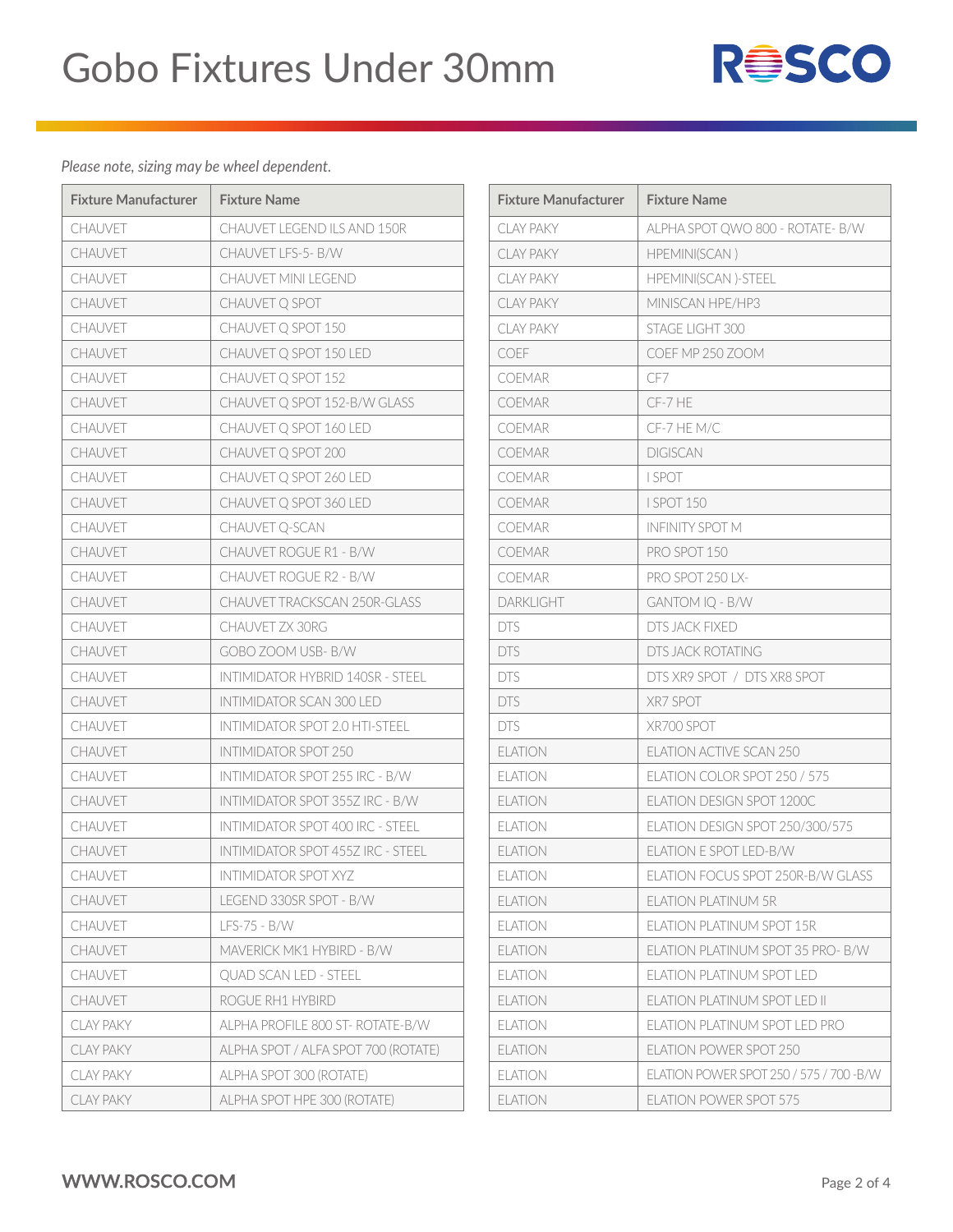

| <b>Fixture Manufacturer</b> | <b>Fixture Name</b>              | <b>Fixture Manufacturer</b> | <b>Fixture Name</b>     |
|-----------------------------|----------------------------------|-----------------------------|-------------------------|
| <b>ELATION</b>              | FLATION POWER SPOT 700 - B/W     | <b>HIGH END SYSTEMS</b>     | SOLAFRAME 1             |
| <b>ELATION</b>              | ELATION PRO 250-B/W              | <b>HIGH END SYSTEMS</b>     | SOLAFRAME 2             |
| <b>ELATION</b>              | <b>ELATION SPOT LED PRO</b>      | <b>HIGH END SYSTEMS</b>     | SOLAFRAME 2             |
| <b>ELATION</b>              | ELATION VISION 250-B/W           | <b>HIGH END SYSTEMS</b>     | SOLAFRAME 7             |
| <b>ELATION</b>              | <b>ELATION VISION 575</b>        | <b>HIGH END SYSTEMS</b>     | SOLAFRAME T             |
| <b>ELATION</b>              | PLATINUM FLX                     | HIGH END SYSTEMS            | SOLAFRAME T             |
| <b>ELATION</b>              | PLATINUM HFX - B/W               | <b>HIGH END SYSTEMS</b>     | SOLASPOT 150            |
| <b>ELATION</b>              | PLATINUM PROFILE LED             | <b>HIGH END SYSTEMS</b>     | SOLASPOT 150            |
| <b>ELATION</b>              | PLATINUM SBX                     | <b>HIGH END SYSTEMS</b>     | <b>SOLASPOT LED</b>     |
| <b>ELATION</b>              | PLATINUM SPOT III - STEEL        | <b>HIGH END SYSTEMS</b>     | <b>SOLASPOT PRO</b>     |
| <b>ELATION</b>              | PLATINUM SPOT LED II - STEEL     | <b>HIGHEND SYSTEMS</b>      | <b>INTELLABEAM</b>      |
| <b>ELATION</b>              | PLATINUM SPOT LED PRO III- STEEL | <b>HIGHEND SYSTEMS</b>      | STUDIOSPOT <sub>2</sub> |
| <b>ELATION</b>              | SATURA PROFILF- FIXED- B/W       | <b>HIGHEND SYSTEMS</b>      | <b>TECHNOBEAN</b>       |
| <b>ELATION</b>              | SATURA PROFILF- ROTATING- B/W    | <b>HIGHEND SYSTEMS</b>      | TECHNORAY               |
| <b>ELATION</b>              | WATERFALL 250 PRO                | <b>HIGHEND SYSTEMS</b>      | <b>TRACKSPOT 2</b>      |
| <b>ELEKTRALITE</b>          | ELEKTRALITE LXE 700 SPOT         | <b>HIGHEND SYSTEMS</b>      | <b>TRACKSPOT B</b>      |
| <b>ELEKTRALITE</b>          | FLFKTRALITE MY150                | <b>JOLLY LIGHTING</b>       | <b>JOLLY COLOR</b>      |
| <b>ELEKTRALITE</b>          | ELEKTRALITE MY250/575            | <b>JOLLY LIGHTING</b>       | <b>JOLLY COLOR</b>      |
| ELIMINATOR LIGHTING         | <b>HULK-150</b>                  | JOY                         | <b>JOY 150</b>          |
| <b>ELITE</b>                | SERVO SCAN 575                   | JOY                         | <b>JOY 300</b>          |
| <b>ELITE</b>                | SERVO SPOT 250-GLASS             | <b>MARTIN</b>               | <b>EXTERIOR 400</b>     |
| <b>ELITE</b>                | SERVO SPOT 250-STEEL             | <b>MARTIN</b>               | <b>EXTERIOR 500</b>     |
| ETC                         | <b>IRIDEON FPZ - B/W</b>         | <b>MARTIN</b>               | <b>MAC 250 ENT</b>      |
| <b>FUTURELIGHT</b>          | FUTURELIGHT-                     | <b>MARTIN</b>               | MAC 250 KRYF            |
| <b>FUTURELIGHT</b>          | FUTURELIGHT LYRE PHS250-STEEL    | <b>MARTIN</b>               | <b>MAC 350 ENT</b>      |
| <b>FUTURELIGHT</b>          | FUTURELIGHT PHS 200              | <b>MARTIN</b>               | MAC 500/550             |
| <b>FUTURELIGHT</b>          | FUTURELIGHT PHS 200-STEEL        | MARTIN                      | MAC QUANTU              |
| <b>GENI</b>                 | <b>GENIUSMIZAR</b>               | <b>MARTIN</b>               | <b>MARTIN EGO (</b>     |
| <b>GENI</b>                 | GINI SHIVA SV-250 STEEL          | <b>MARTIN</b>               | <b>MARTIN MANI</b>      |
| G-LITES                     | G-LITES 1200SZ                   | <b>MARTIN</b>               | <b>MARTIN MINI-</b>     |
| <b>G-LITES</b>              | G-LITES 250S                     | <b>MARTIN</b>               | MARTIN MX-1             |
| G-LITES                     | G-LITES 300S                     | <b>MARTIN</b>               | MH 1 RUSH - E           |
| G-LITES                     | G-LITES 600SZ                    | <b>MARTIN</b>               | MH1 PROFILE             |
| <b>GLP</b>                  | <b>GLP IMPRESSION SPOT ONE</b>   | <b>MARTIN</b>               | RUSH MH 7 H'            |
| <b>GLP</b>                  | $GT-1 - B/W$                     | <b>MARTIN</b>               | <b>RUSH MH5 PR</b>      |
| HIGH END SYSTEMS            | SOLA SPOT PRO CMY LED- B/W       | MEGA                        | <b>AXIS 500</b>         |

| <b>Fixture Manufacturer</b> | <b>Fixture Name</b>               |
|-----------------------------|-----------------------------------|
| <b>HIGH END SYSTEMS</b>     | SOLAFRAME 1500 - ROTATING- B/W    |
| HIGH FND SYSTEMS            | SOLAFRAME 2000 - FIXED - B/W      |
| <b>HIGH END SYSTEMS</b>     | SOLAFRAME 2000 - ROTATING- B/W    |
| <b>HIGH END SYSTEMS</b>     | SOLAFRAME 750 - B/W               |
| HIGH FND SYSTEMS            | SOLAFRAME THEATRE - FIXED - B/W   |
| <b>HIGH END SYSTEMS</b>     | SOLAFRAME THEATRE - ROTATING- B/W |
| <b>HIGH END SYSTEMS</b>     | SOLASPOT 1500 - ROTATE - B/W      |
| HIGH FND SYSTEMS            | SOLASPOT 1500 - ROTATE - M/C      |
| <b>HIGH END SYSTEMS</b>     | SOLASPOT LED - B/W                |
| <b>HIGH END SYSTEMS</b>     | SOLASPOT PRO 2000- B/W            |
| <b>HIGHEND SYSTEMS</b>      | <b>INTELLABEAM-</b>               |
| <b>HIGHEND SYSTEMS</b>      | STUDIOSPOT 250                    |
| <b>HIGHEND SYSTEMS</b>      | TFCHNOBFAM-                       |
| <b>HIGHEND SYSTEMS</b>      | <b>TECHNORAY</b>                  |
| <b>HIGHEND SYSTEMS</b>      | <b>TRACKSPOT 2 -GLASS</b>         |
| <b>HIGHEND SYSTEMS</b>      | <b>TRACKSPOT BOLT GLASS</b>       |
| <b>JOLLY LIGHTING</b>       | JOLLY COLOR SPOT 575-B/W          |
| <b>JOLLY LIGHTING</b>       | JOLLY COLOR SPOT 575-STEEL        |
| JOY                         | <b>JOY 150</b>                    |
| JOY                         | <b>JOY 300</b>                    |
| MARTIN                      | EXTERIOR 400- B/W                 |
| <b>MARTIN</b>               | EXTERIOR 500 - B/W                |
| <b>MARTIN</b>               | MAC 250 ENTOUR                    |
| MARTIN                      | MAC 250 KRYPTON                   |
| <b>MARTIN</b>               | MAC 350 FNTOUR                    |
| <b>MARTIN</b>               | MAC 500/550/575/700/SMARTMAC      |
| <b>MARTIN</b>               | MAC QUANTUM PROFILE               |
| <b>MARTIN</b>               | <b>MARTIN EGO 02</b>              |
| <b>MARTIN</b>               | MARTIN MANIA SCX 600/700/800      |
| MARTIN                      | MARTIN MINI-MAC                   |
| <b>MARTIN</b>               | MARTIN MX-10 - B/W GLASS          |
| <b>MARTIN</b>               | MH 1 RUSH - B/W                   |
| MARTIN                      | <b>MH1 PROFILE PLUS- ROTATE</b>   |
| <b>MARTIN</b>               | RUSH MH 7 HYBRID                  |
| <b>MARTIN</b>               | <b>RUSH MH5 PROFILE</b>           |
| <b>MEGA</b>                 | <b>AXIS 500</b>                   |